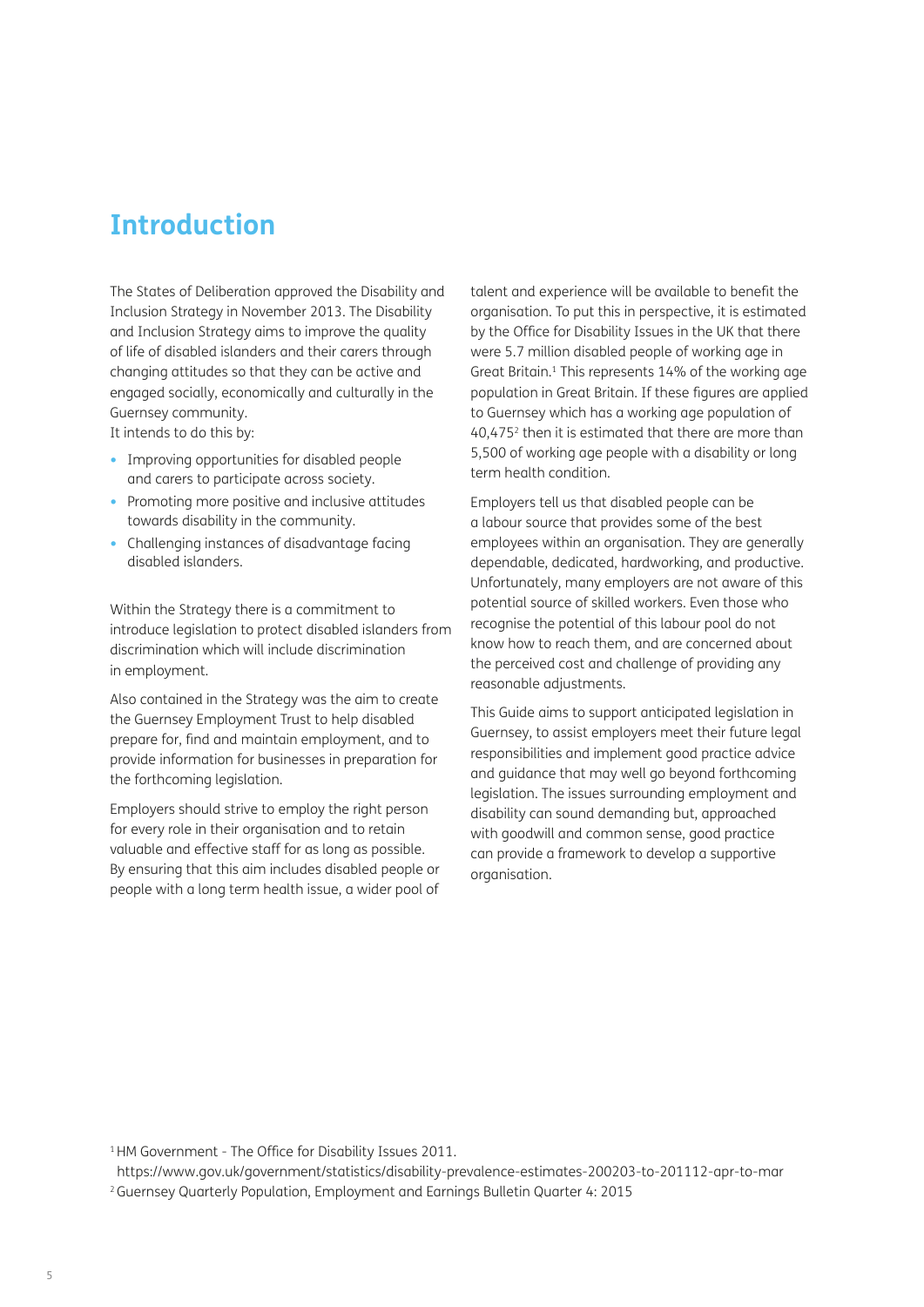This Guide goes on to describe elements of good practice that should be embedded into managerial practice and organisational culture. There is guidance on recruitment and selection, retention and redeployment, redundancy, disciplinary hearings and work experience placements.

Findings<sup>3</sup> indicate that 'a range of policies and interventions tailored to disabled people, particular employment needs and circumstances, as well as their life experience, is likely to be most effective in challenging the disadvantages they face in the labour market', and concluded that there is 'the need to raise co-workers' and managers' awareness of disability'.

Some people avoid issues surrounding disability as they fear 'doing the wrong thing'. As all disabled people are individuals, complete guidance cannot be given on what words to use or how to support them. However, this Guide includes tips on disability etiquette, commonly accepted language and suggested ways to support people with particular disabilities which will reduce any chance of awkwardness.

The final section provides details of sources of support that can be accessed to facilitate employment of disabled people.

Much of the good practice described will not only support disabled people but also be of benefit to all applicants and employees.



<sup>3</sup> Hirst, M., Thornton, P., Dearey, M. & Maynard Campbell, S. (2004) - The Employment of Disabled People in the Public Sector: A Review of Data and Literature. Published by the Disability Rights Commission.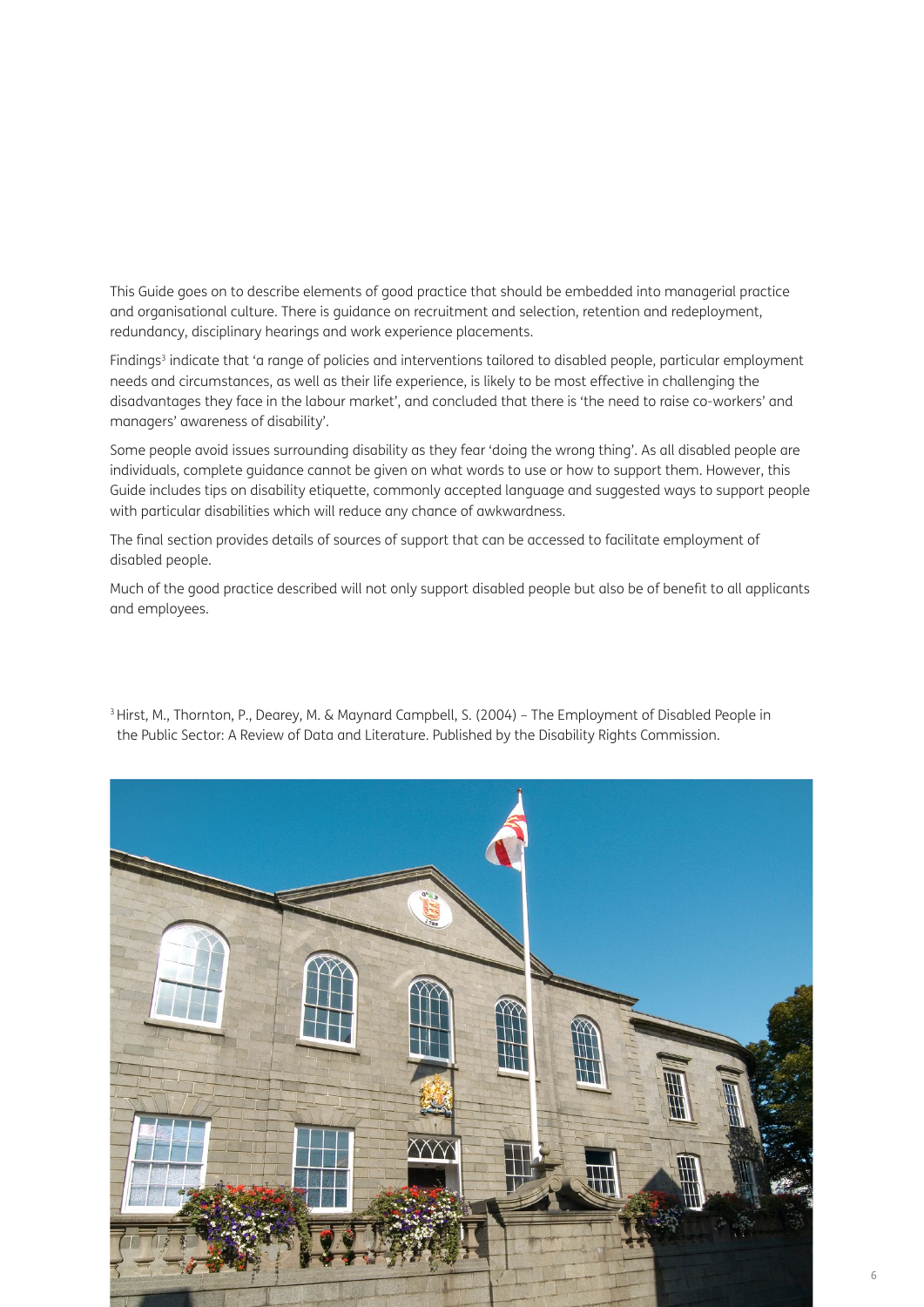## **Disability discrimination**

As part of the Disability and Inclusion Strategy, the States of Guernsey will introduce disability discrimination legislation that will encompass employment.

The primary objective of disability discrimination legislation is to protect disabled people and carers from discrimination, to bring greater equality of opportunity for them to participate in society and reduce the number of barriers they have to overcome in all aspects of life.

The forthcoming legislation will be introduced by an Ordinance which will explain (in the form of statutory definitions) what is meant by terms such as 'discrimination' and 'disability'. The Ordinance will also include provisions dealing with exclusions from the requirements of the law, monitoring, governance, dispute resolution process etc. The intention of this Guide is not to provide legal advice, and should not be relied upon as such, but to offer practical guidance. Employers may also need to obtain their own legal advice on the approach to take in any particular case.

#### **What is meant by disability?**

The United Nations Convention on the Rights of Persons with Disabilities (UNCRPD) recognises that people with disabilities include, among others, those with: 'physical, mental, intellectual or sensory impairments which in interaction with various barriers may hinder their full and effective participation in society on an equal basis with others'. This includes all forms of disability including physical disabilities, mental health issues, sensory impairments, autism, brain injuries and learning difficulties.

The UN Convention notes that society's understanding of disability is evolving, and that the social attitudes and environments which exclude people are as much a part of disability as the physical or mental characteristics of the individual person.

It is important to remember that not all individuals who would be covered by this description would regard themselves as having a disability – research in the UK found that 52% of people who would meet the UK definition of disability did not identify themselves as having a disability<sup>4</sup>. Employers should also remember that anyone that has a condition that fits the definition of disability in this Guide is included; they do not need to have a particular diagnosis or identify themselves as disabled.

For the avoidance of doubt, what is meant by disability, set out in this Guide should not be taken as an indication of how disability may be defined in future Guernsey disability discrimination legislation.

#### **What is meant by disability discrimination?**

For the purposes of this Guide we will use the United Nations Convention on the Rights of Persons with Disabilities (UNCRPD) definition from Article 2 which states:

Discrimination on the basis of disability means any distinction, exclusion or restriction on the basis of disability which has the purpose or effect of impairing or nullifying the recognition, enjoyment or exercise, on an equal basis with others, of all human rights and fundamental freedoms in the political, economic, social, cultural, civil or any other field. It includes all forms of discrimination, including denial of reasonable accommodation.

4 A Practical Guide to the Law and Best Practice for Employers. Published by the Disability Rights Commission.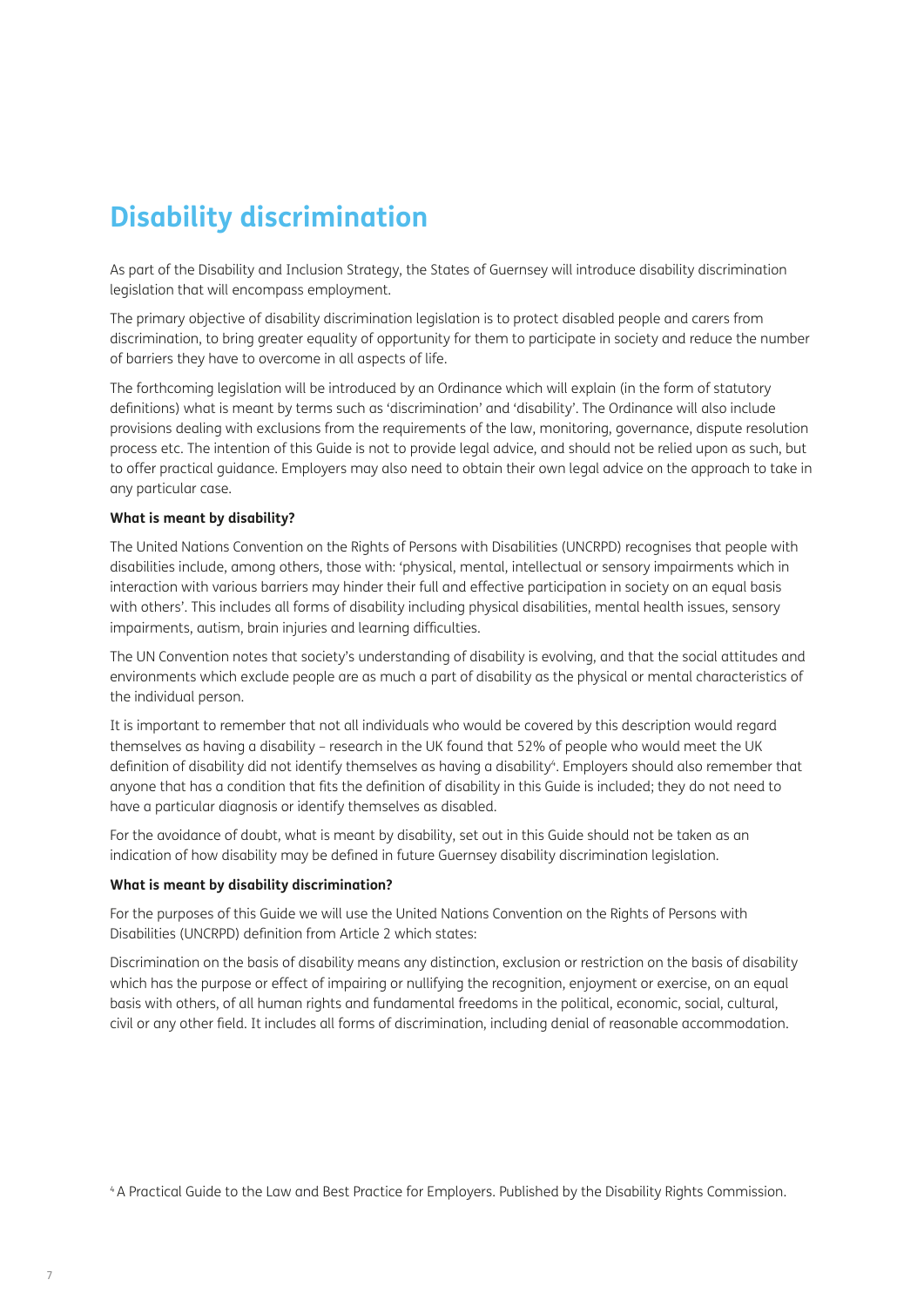## **Types of discrimination / disadvantage**

In developing and introducing good practice to the workplace, employers should be careful to avoid any form of disability discrimination or acts that will directly or indirectly disadvantage certain people. There are three kinds of potential acts or policies that could be considered discriminatory covered for the purposes of this Guide:

- Direct discrimination
- Indirect discrimination
- Failure to make reasonable adjustments

#### **Direct discrimination**

Direct discrimination occurs when someone with a disability is treated less favourably than someone without a disability in the same circumstances, simply because of that disability. Usually this is based on generalised, or stereotypical, assumptions about the disability or its effects and not considering a person's individual abilities. There is no justification for direct discrimination.

## EXAMPLE

Having a blanket ban on anyone with a particular condition being employed would be direct discrimination, for example, "we are not going to recruit someone with a history of depression, no matter what". This would be direct discrimination.".

#### **Indirect discrimination**

Indirect discrimination broadly occurs where an employer applies a provision, criterion or practice to people generally but it puts disabled people at a particular disadvantage, in comparison with people who do not have a disability.

This type of discrimination focuses on how a person's disability affects them and how this affects their employment and often occurs when a specific provision is applied to everyone, which in reality substantially disadvantages some people, as demonstrated by the following case study.

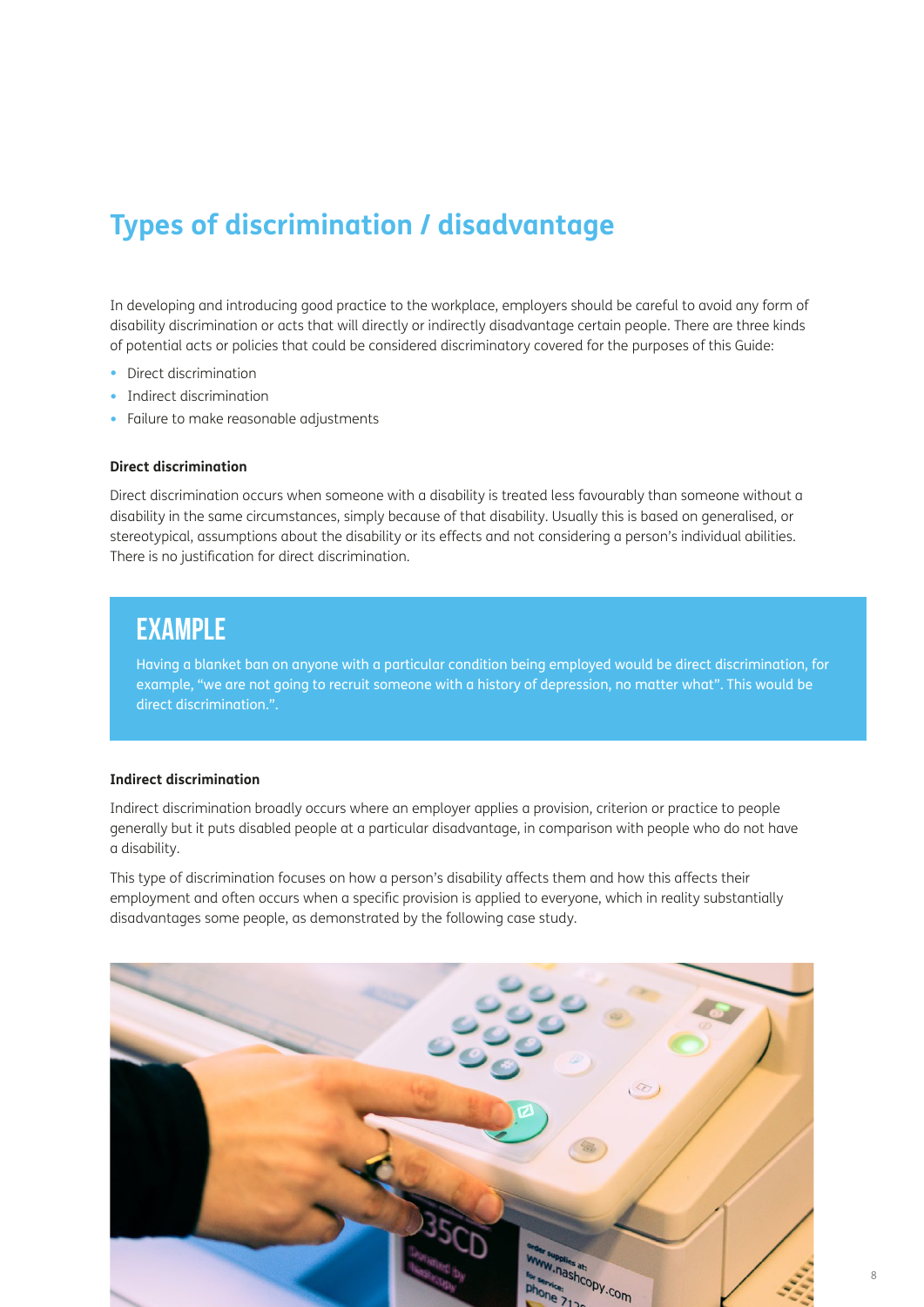# **CASE**

A large international hotel chain introduced a new telephone exchange and caller ID system which was installed across all sites. One of the receptionists had a visual impairment and had previously used software to enlarge the text on the screen. The new protocol on answering the telephone stated that external calls and internal calls had to be answered with a different greeting message. The notification as for whether a call was external or internal was identified on screen as the call came in, but this was too small for the receptionist in question to see. The new exchange was not compatible with the vision software the employee used and it was not possible to link it to an audio adaption. Extensive discussions took place at a local and corporate level to see if the receptionist could have a standard greeting but this was declined by the head office. The receptionist's contract was terminated. This could be classed as indirect discrimination.

Unlike direct discrimination, indirect discrimination can occasionally be justified as long as there is a material and substantial reason for doing so. It must also have been considered whether any reasonable adjustments could be made to remove any barriers.

### **Making reasonable adjustments**

Employers should consider making 'reasonable adjustments' to their workplace environments and employment processes to ensure that they implement good practice, offer equal employment opportunities and that a disabled person is not discriminated against or disadvantaged.

Good practice suggests that employers should make reasonable adjustments to any "provision, criterion or practice" that the employer applies and to physical features of any premises in order to accommodate the needs of a worker or job applicant with a disability. It is not discriminatory against other employees to make these adjustments for an employee with a disability. It is the employer's responsibility to consider if any adjustments are required as soon as they are aware that a person has a disability. The employer should not wait for an individual to ask for what they need.

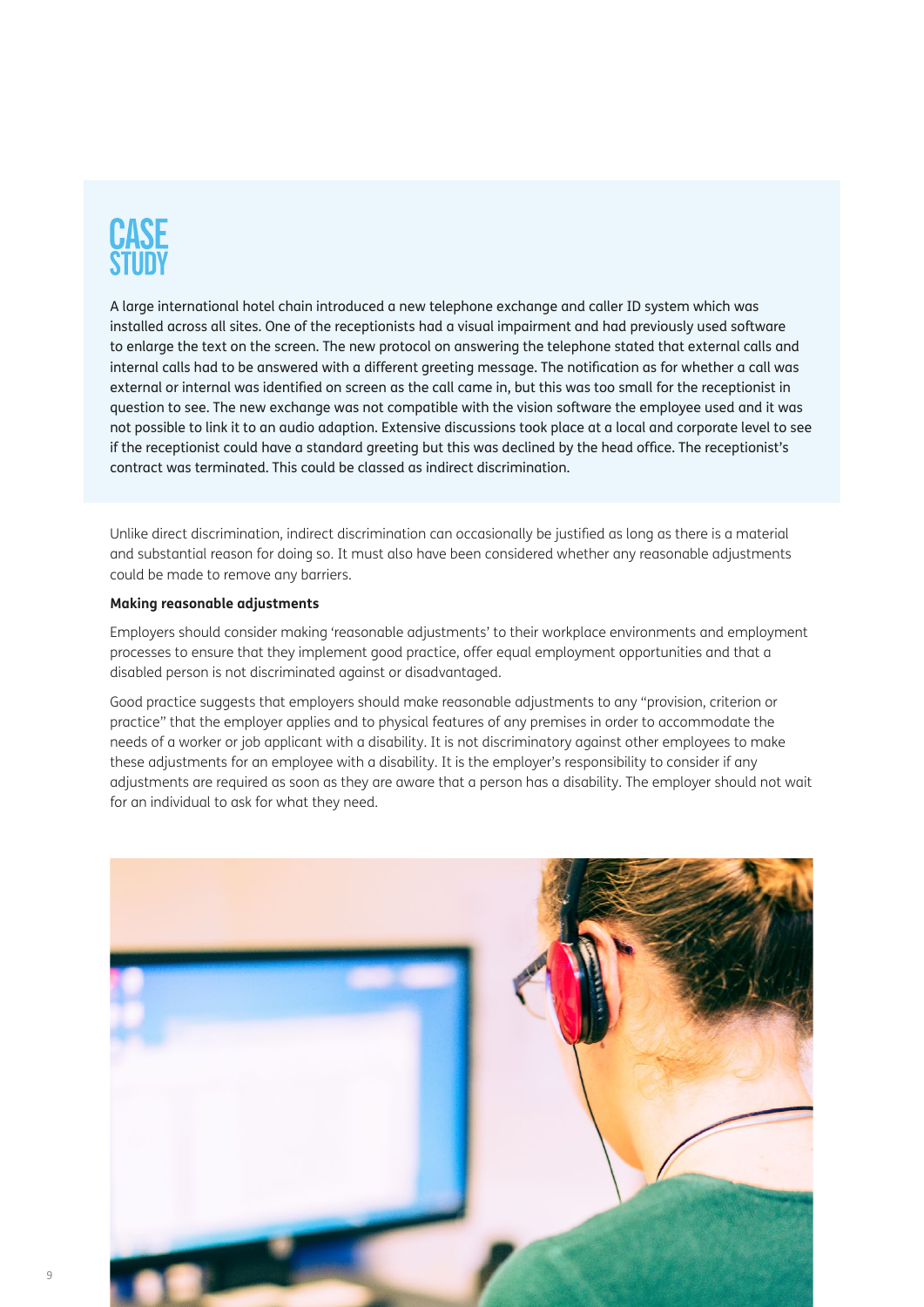

A man with a severe visual impairment, which cannot be corrected by glasses, is not selected for a job as a bus driver as he cannot carry out the essential requirements of the job.

This is likely to be justified as the reason he is not selected is a substantial one, is clearly linked to the safe performance of the role, and where no reasonable adjustments could be made that would have made a difference to his performance in that role.

#### **What kind of adjustments might be appropriate?**

The following are examples of the kind of reasonable adjustments that an employer might make in relation to a disabled person:

- Allocating some duties to another person
- Transferring the disabled person to an existing and more appropriate vacancy
- Providing a reader, signer or interpreter
- Altering the disabled person's working hours
- Facilitating a graded/phased return after a long period of sickness
- Acquiring new or modifying existing equipment
- Providing additional supervision, coaching or mentoring
- Modifying procedures for testing or assessment

This list is not exhaustive but shows some reasonable adjustments that could be made.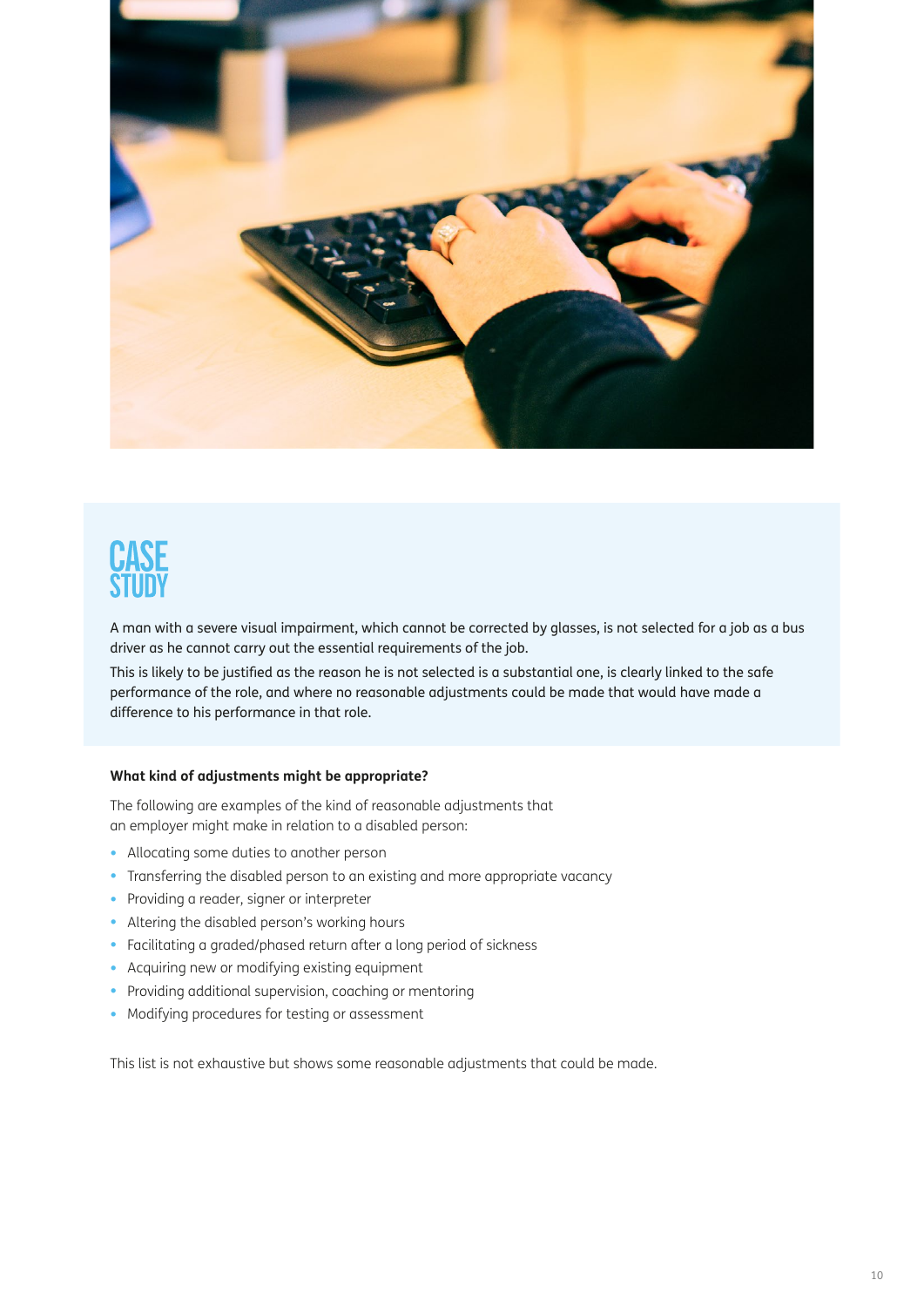## **What is considered 'reasonable'?**

Good practice would only expect an employer to make an adjustment if it is considered to be 'reasonable'. It could be considered discriminatory if an employer does not make an adjustment that is considered 'reasonable'.

The employer is entitled to take into account all circumstances when deciding what steps it would be reasonable to take. This includes:

- Effectiveness will the adjustment prevent the disadvantage? It is important not to make assumptions about what will be effective. Possible adjustments should be discussed with the individual and never imposed. In most cases, the disabled person will have a better understanding of what measures will help and there are services within Guernsey that can assist. (See Sources of Support on page 57)
- Practicality how practical is it to make an adjustment? Would it help or hinder other members of staff or have a neutral impact?
- Financial and other costs how much will the adjustment cost and will it disrupt any of the organisation's activities? Many reasonable adjustments cost little or nothing to implement. Employers could consider if any assistance or support is available.
- Nature of employer's activity and size of undertaking what may be reasonable in a very large company may not necessarily be so in a very small company.

Employers should note that forthcoming legislation in Guernsey is likely to include further important protection outlawing disability-related victimisation and harassment (or bullying) against disabled people or their carers in the workplace. Victimisation could be in the form of an employer dismissing or otherwise retaliating against an employee who has brought a disability discrimination claim, or got involved in some way with a disability discrimination claim (e.g. as a witness for another employee), or complained about any form of harassment relating to disability. Harassment in this context is unwanted behaviour, whether intended or not, that is related to disability and which causes feelings such as offence or humiliation or hurt, or creates an intimidating or hostile working environment. It can include behaviour such as name-calling or making fun of a disabled person's disability or of making fun of disabled people generally.

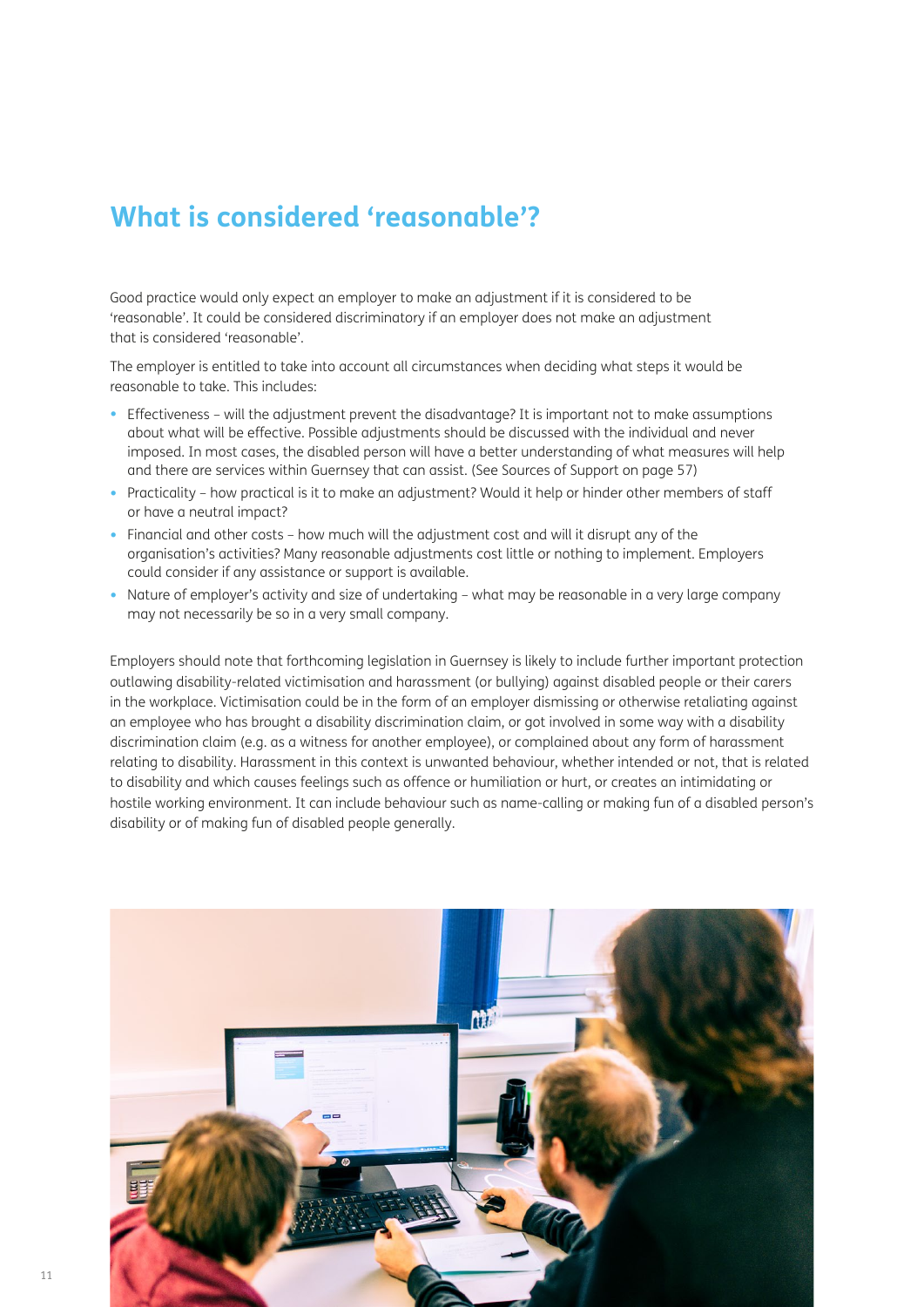## **Potential organisational consequences**

By taking steps to prevent discrimination, and removing barriers in the recruitment and selection process, the organisation can ensure that the right person for the job is recruited. Encouraging the recruitment of disabled people increases the pool of talent that is available and, by being flexible to the needs of disabled people, the organisation will be a more attractive employer. Where members of staff are encouraged to develop, regardless of disability, all staff are likely to feel valued and demonstrate increased commitment.

Sickness absence is a major cost to many organisations. Ensuring that staff with an acquired disability or with a long-term health issue are supported to return to work at the earliest opportunity, and considering all adjustments that may make this possible, makes financial sense as well as demonstrating commitment to employees. The cost of any adjustment that allows the organisation to retain a member of staff, and their knowledge and experience, is likely to be far less than the cost of recruiting a replacement member of staff. Moreover, there may be assistance with these costs: See Sources of Support on page 57.

Improving access to premises and awareness of good practice will have knock-on benefits to other staff, visitors and customers.

Finding and keeping good workers are among the greatest challenges facing businesses in the 21st century. Today, more than ever, businesses need access to a skilled and diverse workforce. They cannot stay competitive and increase profitability without qualified personnel. Moreover, employers should consider promotion and advancement opportunities for disabled employees.

Disabled people are a source of qualified and motivated workers that are frequently overlooked. This pool of workers represents one of the largest groups seeking employment in today's market – more than 5,500 people of working age have some form of disability or long term health condition in Guernsey and many are of course in employment.